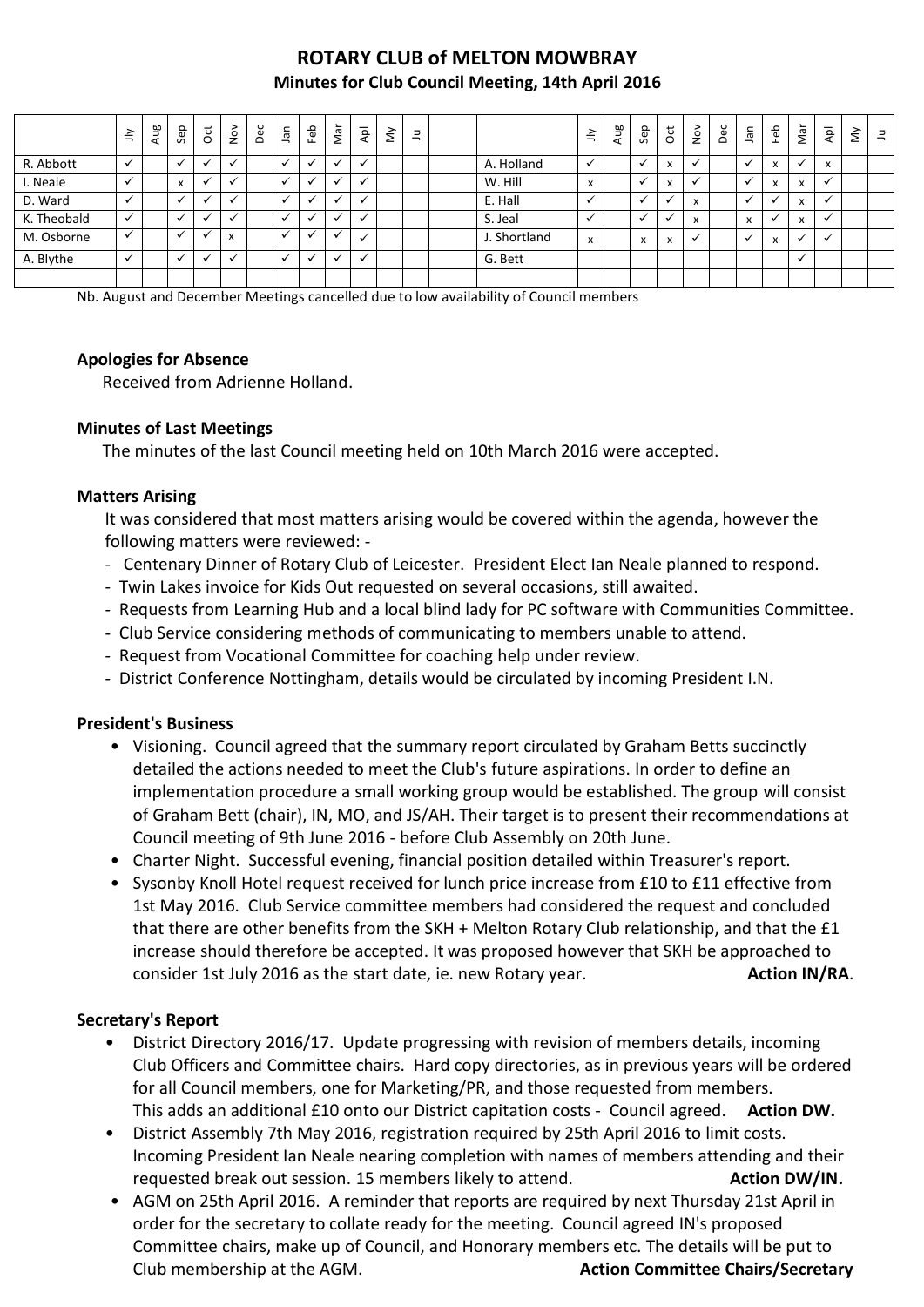## **Treasurer's Report**

- Club Account balance remains as at 14th April 2016 at £3586.26.
	- Charter Night deficit £534.84, only 72 attendees, 20 down on last year.
- Charitable Trust account balance at £12,154.93, with:
	- o £1006 included from Gift Aid for years 2013/14/15. The Treasurer had requested that Jim Green prepare a breakdown so that the monies could be allocated back to the **Committees involved. Action KT/JG Action KT/JG**
	- o Invoice from Kids Out at Twin Lakes still outstanding, but monies allocated.
	- o Duck Race. All 6 prize winners notified totalling £300, approximately £2800 collected from Duck sales. Evaluation of balance progressing. **Action KT/AH**
- AGM. Treasurer tabled a proposed General Account Budget for 2016/17, generally:
	- o Retain existing Subscription at £110, and 'Lunch Fund' contribution at £26.
	- o Membership at 40, against 2015/16 budget of 42, present level of 40.
	- o RIBI capitation charges up £4 to £52/member mainly due to Membership campaign.
	- o District capitation down £2 to £30/member.
	- o Assuming other expenses remain similar a nominal surplus at year end is forecast, but requires tight control of expenditure.

Council members accepted the proposed budget for 2016/17 and thanked Treasurer Kate for her work in formulating the proposal that would be put to members at AGM. Action KT

### **Diary**

• As recorded on website and 'Blue card', SJ pursuing suitable speakers.

### **Membership (including Vocational)**

- Membership information evening on 20th April 2016 at room above Melton Toys. Club members planning to attend are DM, MO, RA, IN, and BG. 28 invitations sent out with hopefully a good response and potential new members for our Club. Information leaflet to be distributed to attendees. **Action M.O. Action M.O. Action M.O. Action M.O. Action M.O.**
- Reference guide for members rewritten.
- Satellite Club, project focused at present, status developing, and consideration being given to the principle of monthly contributions.
- 40 Club members at present plus two Honorary members, however one member likely to relinquish membership due to work and health issues.
- Members attendance at meetings, 12 members recorded as not meeting the 50% attendance requirement. This being without taking into account those covered by the 85 year rule. Attendance at other activities continues to be recorded.

#### **Vocational**

- Progress reported as positive but slow.
- Projects working with contacts in Melton Business forum, and Melton Borough Council in hand, covering requests from persons seeking Business start up help, and Life Skills support to a possible project helping those seeking advice on obtaining employment, writing CVs etc.

**Action WH**.

#### **Club Service, Fundraising and Communications**

- Saturday 23rd April 2016 Stroke Awareness Day, volunteers requested. **Action Duncan M/AH**
- Sunday 24th April 2016, a busy day with:
	- St. George's Day parade AH + JS attending
	- CiCLE Classic with stewards required by Colin Clews event organiser.
	- Fundraiser, Walking Treasure Hunt Sunday now starting at 3.30pm after CiCLE Classic
- Aurora Fundraiser on Friday 1st May 2016.
- District Assembly on Saturday 7th May 2016 at Loughborough University.